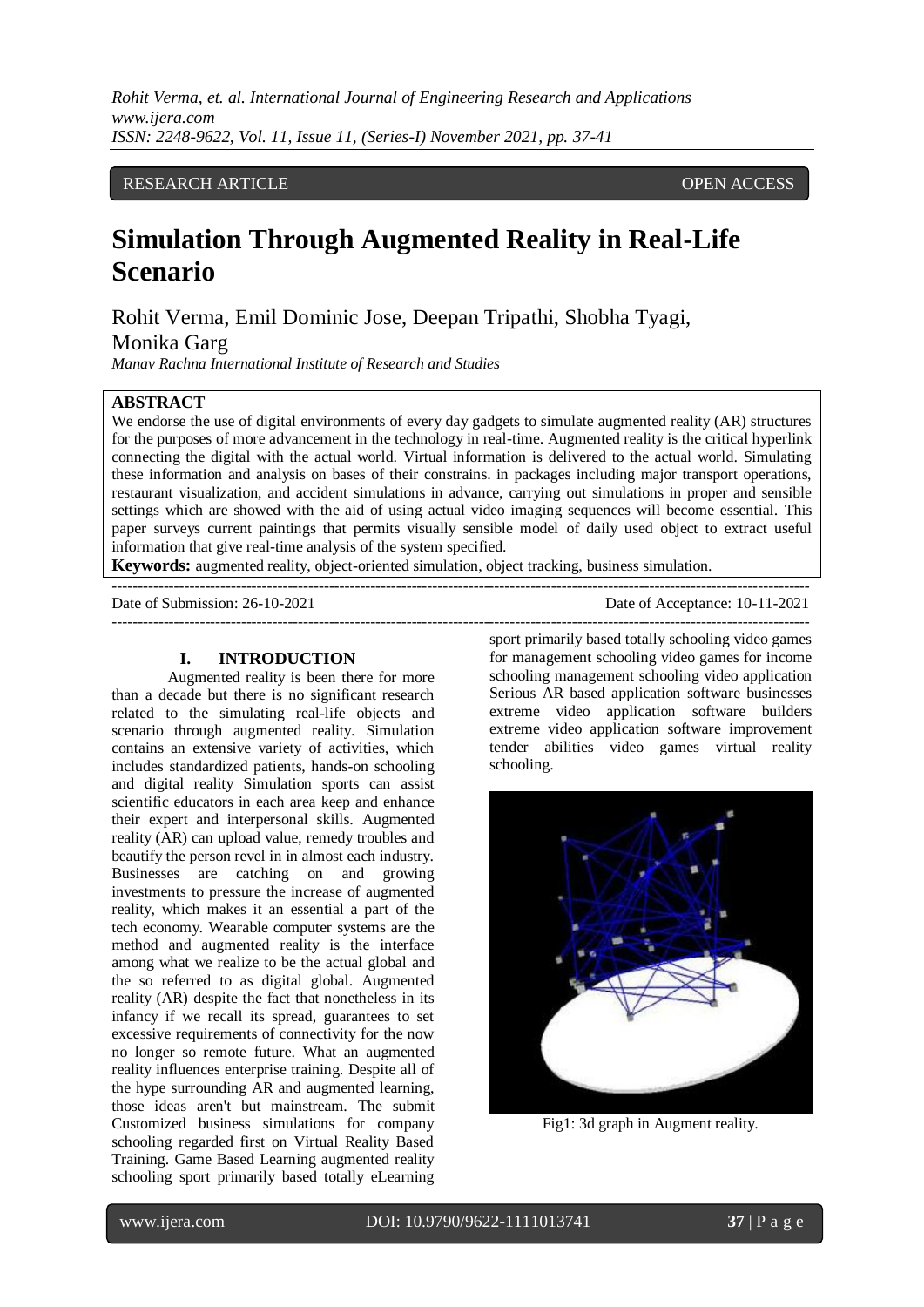*Rohit Verma, et. al. International Journal of Engineering Research and Applications www.ijera.com ISSN: 2248-9622, Vol. 11, Issue 11, (Series-I) November 2021, pp. 37-41*

## **II. OBJECT IDENTIFICATION VIA AR**

Object identification through AR stated as an object in AR is like a class package which have its variable that define its state and functions that defined the behaviour of that object identification can be done through computer vision and deep learning concepts for object identification on basics of two condition state and behaviour for example a lion (name, colour, breed, hungry) and behaviour (roar, hunting, and wagging tail).



**Fig2:** Block diagram of object identification

The ability to create a model that can go through images and tell me what objects are present, Some of the real-world examples like facial identification and ball tracking in cricket, among other things like

Real time object simulations.

#### **III. OBJECT TRACKING**

Object monitoring is one of the essential additives of computer imaginative and prescient that may be very useful in applications such as unmanned object, surveillance, automated vehicle control, medical image analysis and machine learning robot, to name a few. Monitoring goals is to generate the path of objects across motion frames of the video. Object tracking is used for identifying the trajectory of moving object in video frame sequences. Monitoring of the object gives a visual data of that object with the help of various technique and algorithm. In order to get computation done on the object monitored extracted data is now simulated to next phase, so that the we can predict the cases and evaluate the processing of the object. In addition, the real-life scenario data processing requirements of different computer vision applications stress the need for advance performance object monitoring implementations. Implementation of vision systems in real-life scenario needs high performance HW with flexibility to incorporate the change after the design has been feezed. The flexibility in the monitored data can assess with more detail's analysis and technique.



Fig3: Ball object tracking

#### **IV. OBJECT-ORIENTED SIMULATION**

Object-orientated simulation gives a wealthy and lucid paradigm for constructing automatic fashions of real-global phenomena. Its power lies in its capacity to symbolize items and their behaviours and interactions in a cogent shape that may be designed, advanced and comprehended via way of means of area specialists in addition to gadget analysts. It lets in encapsulating items (to cover beside the point info in their implementation) and viewing the conduct of a version at a significant level. It represents unique members of the family amongst items (class-subclass hierarchies) and gives "inheritance" of attributes and behaviours at the side of constrained taxonomic inference over those members of the family. It represents interactions amongst items via way of means of "messages" despatched among them, which gives an herbal manner of modelling many interactions.



The Knowledge-Based Simulation task at Rand is running in numerous of those regions. In this paper, we can tricky the present barriers of object-orientated simulation and speak a number of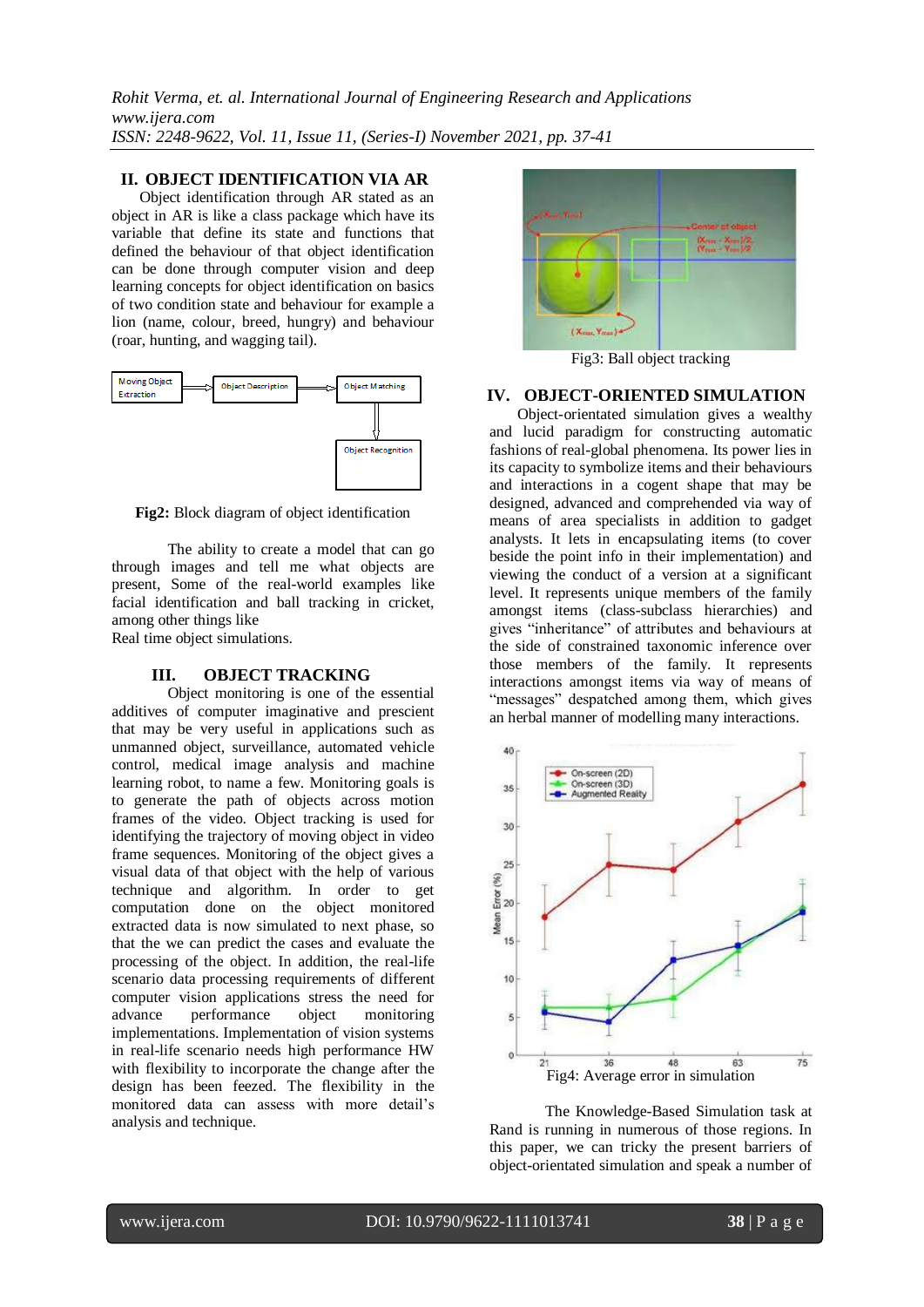the approaches we agree with the paradigm may be prolonged to surmount those barriers.

## **V. AR IN SIMULATING BUSINESS**

One manner augmented truth is utilized in commercial enterprise is 3-D modelling. This is frequently used all through the layout technique for objects along with houses and motor vehicle.

This technology can also be useful for schooling. Industries companies along with chipotle and Walmart acquire the AR technology to train their workers and employees. Practical handson offers schooling revel not in the hazard of highly-priced real-international mistakes.

For commercial businesses, AR gives a manner for clients to attempt merchandise earlier than they buy. For example, an app based on AR that we could clients see how their make-up merchandise will appearance, and Wayfair makes use of AR to expose clients how furnishings will appearance of their home.

# V.i. **RETAIL**

Any phone or pill may be an AR technology-based platform to develops a purchasing surroundings for clients, whether or not that's inside a conventional brick-and-mortar or online store. AR utility company Audi create an website that gives a digital purchasing enjoy, giving clients the capacity to strive out one-of-akind frame types, engine, seats, lighting and different alternatives for a without a doubt custom motor car design.

An on line-most effective store may want to use AR generation to create a 3-d keep that truly replicates the enjoy of purchasing in a conventional shop. Giving clients the capacity to strive an object earlier than shopping for it improves their pride and decreases pricey returns.

# V.ii. **SERVICE AND UPKEEP**

In 2016, Audi have become the primary mainstream automaker to release an AR proprietors guide. Using a phone or tablet, clients get how-to facts for maintenance, upkeep and automobile features. The app incorporates how-to visual, three-D overlay pictures that seem while customers test numerous regions in their automobile bn and informational guides. Audi multiplied the AR proprietors guide software in 2017.

AR makes it feasible for even green human beings to pick out issues and carry out maintenance through following step-through-step commands the usage of AR overlays, enhancing purchaser pleasure through decreasing downtime and the related costs.

# V.iii. **TRAINING AND SCHOOLING**

AR is gaining popularity in scientific schooling., fitness schooling college students can take a 3-d holographic anatomy application. The application permits a Microsoft HoloLens wearer to look digital cadavers and take a deeper dive into the human body. This capacity saves dozens of hours withinside the conventional cadaver lab, in accordance to high school officials. Case Western additionally sees programs throughout different instructional fields of study.

## V.iv. **DESIGN AND MODELLING**

AR software company Augment applied a cease-to-cease AR answer for Products, a main dealer of inflight merchandise for the air transport organisation. With the help of Augments plugin, designers visualize product mock-ups at scale the use of tablets. Rather than growing steeply-priced demo, they are able to provide customers an AR revel in that depicts facet-by-facet comparisons of recent and vintage merchandise, permitting the customers to fast apprehend the effect of the commence new merchandise.

AR may helpful as a resource to earlydegree product layout and development, giving developer a particular vision of product shape and function.

Using AR to educate personnel or college people at any stage of schooling gives an immersive, multisensory revel in that's regularly extra powerful than conventional strategies including lectures, flash playing cards and textbooks. The end result is more intensity of schooling and faster mastery.

#### V.v. **INDUSTRIAL DISCIPLINE OFFERINGS**

Field bit, a main developer of real-time AR collaboration solutions, streamlined discipline restore offerings for Israel's country wide water organization through deploying AR clever glasses and a cellular app platform. The answer allows dispatched discipline engineers to get right of entry to real-time faraway assist from specialists or companies placed everywhere withinside the world. AR permits the faraway professional to superimpose markings, message and diagrams at once onto the engineer's discipline of view, and the usage of clever glasses maintains the engineers' arms unfastened to concurrently carry out fixes.

With the help of AR withinside the discipline can enhance safety, lessen confusion, and take the stress off engineers who can't probably be specialists in all technology and infrastructures. AR can empower a cellular workforce, linking employees to specialists across the world.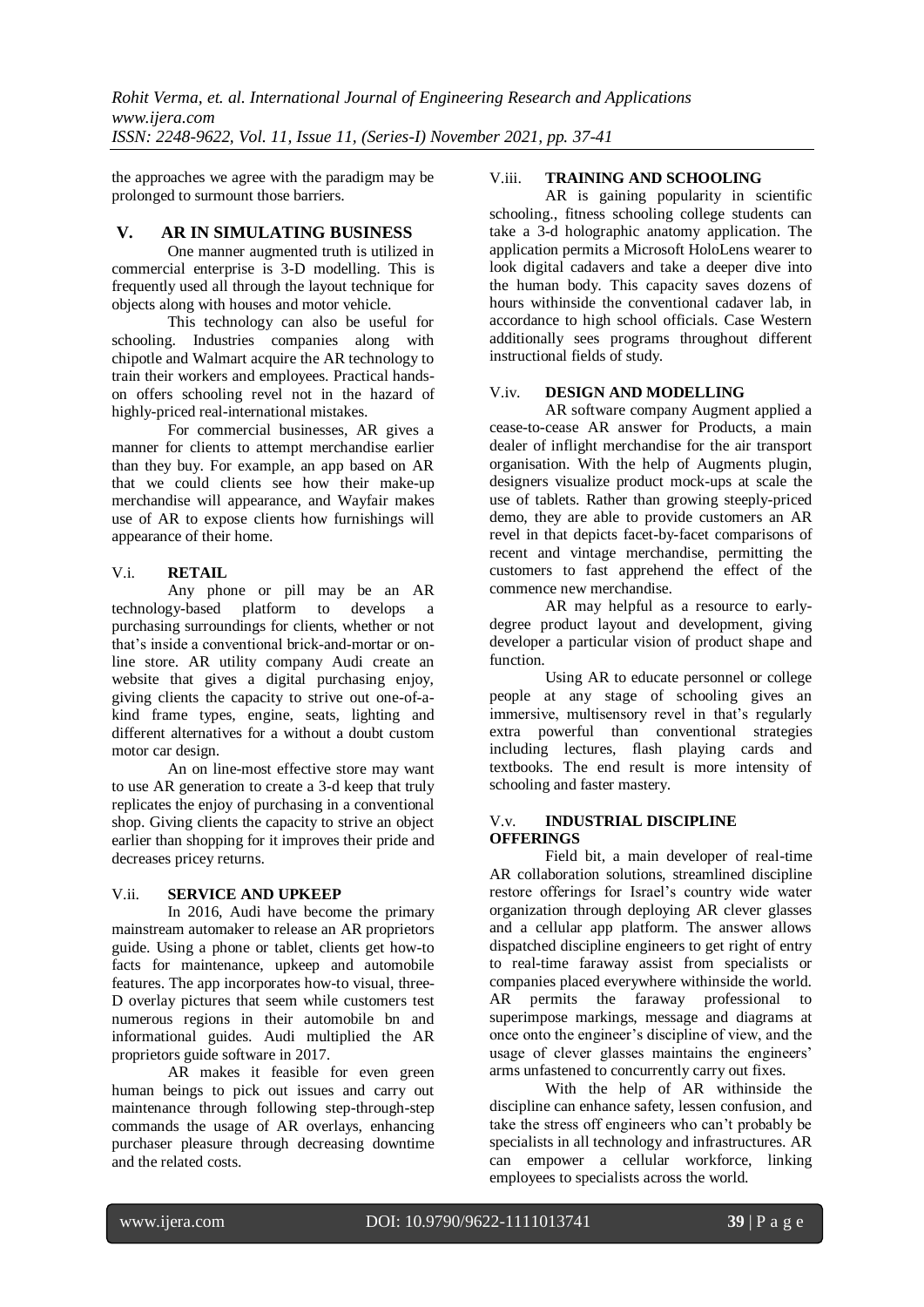### **VI. FUTURE ENHANCEMENT** VI.i. **AR AT PRESENT**

Nowadays when the term "AR" is mentioned a vast majority of people will think about the various camera effects available through a variety of apps on our smartphones. The entry barrier for these simple AR technologies has been reduced considerably as people are not aware about the complex technology behind them.

A typical smartphone consists of an effective micro-processor, accelerometers, GPS (Global Positioning System) and various other sensors that allows the entry barrier of AR technologies to be so low that developers can easily work on it, contrary to the practices in the past when the entry barrier for these types of technologies were so high that they were not even accessible to the designers at that time.

Now with a new era of technological advancements the AR technology has finally began to evolve. AR can now be aimed at non-tech savvy people to make their life easier. Various other fields in the industry are also beginning to realise the use of AR in their fields.

For Industry leading companies AR can be a god send as they can easily visualize their products, services, campaigns, growth and various other things in such a way that will be easier for every department in their organisation to understand and make their clients understand.

AR is also used in many games, for example Pokémon Go a game developed by Niantic. It relies only on a smartphone's back camera to capture surrounding images and display a creature, generally coined as a "Pokémon" in the screen which looks like it is really there. It uses the phone's gyroscope sensor to align these Pokémon's.

Google Translate now makes use of AR to translate languages on the go, definitely with the aid of using pointing a telephone digital digicam at anything in general for example a signature, page, or display screen written in a language that the users do not understand.

# VI.ii. **AR IN FUTURE**

Before AR era can attain its complete capacity, it needs to end up greater than an carry through on cellular gadgets. "For AR to end up genuinely helpful, any person will should make a base for it that might provide a lot of apps and services," claims tech enterprise representative Tim Bajarin in his 2017 Time article.

"It's maximum in all likelihood this platform will exist first in smart devices like mobile phones," he says, "then, years later, expand to a few kinds of glasses or goggles, like a greater completely found out Google Glass."

Once AR unearths a compelling, complete-featured platform and it will become clean that a good-sized range of purchasers are getting AR expert, the capacity of AR will start to be completely found out. Every enterprise from structure to education, sports, navy schooling, and retail trade will gain with the aid of using embracing AR.

overall Immersion itemizes the diverse organisation as a way to see elevated AR pastime withinside the close to destiny in its timmersion.com weblog post, "The Future of Augmented Reality." These industries include:

Commercial e-company – Many businesses can be use AR into their web sites and cellular apps. In service retail, this can bring about packages that seamlessly "clothe" a person in trouser, vest, shoes, and jewellery through the digital digicam withinside the individual smartphone.

Digital Marketing – AR technology will preserve to enhance the manner clients interact with brands. Marketing AR will in all likelihood be visible in packaging, on road signs, thru gaming apps, and thru interactions with different products.

Location tracker – The capacity of cellular gadgets to tell us of our environment be substantially progressed over time. AR should gain the entirety from real-time tour advisories to eating place advice.

Educational Resources – scientist are already searching for new and useful methods to apply AR in schooling situations. The navy and healthcare industries, in particular, are growing effective AR schooling simulations.

# **VII. CONCLUSION**

Augmented reality (AR) technologies will supply us get entry to just-in-time information. anytime, everywhere. These advanced technologies will entitle human beings to time drive into the beyond from everywhere with the use of an easy headset or different immersive device, improving academic and journey experiences. This research paper gives an idea about how ar technology can be used in the real-life scenario with help of simulating the real-world environment. some of the important terms that describe the environment are vital such as object tracking, object identification via ar, object-oriented simulation. These technologies can help human to identify and predict the future, for example, a type of car can be simulated with object tracking and object identification we can collect data of that tyre and simulate it whether it is accident-prone or not, it